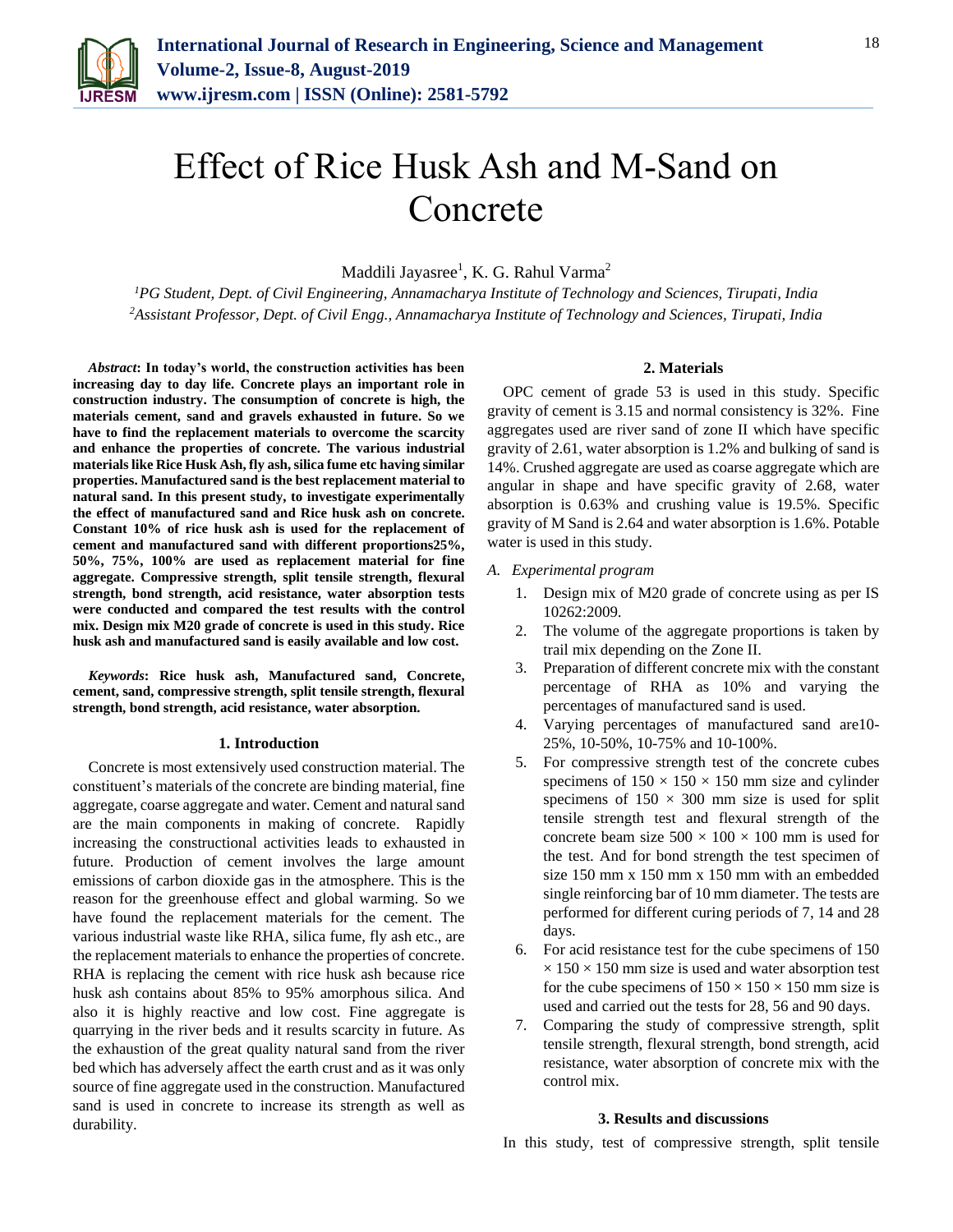

# **International Journal of Research in Engineering, Science and Management Volume-2, Issue-8, August-2019 www.ijresm.com | ISSN (Online): 2581-5792**

strength, flexural strength, bond strength, acid resistance, water absorption tests are conducted. The test results are given in following tables where RHA stands for Rice Husk Ash and M sand stands for manufactured sand.

| Table 1                      |                                     |                      |                      |                      |  |  |
|------------------------------|-------------------------------------|----------------------|----------------------|----------------------|--|--|
| Compressive strength results |                                     |                      |                      |                      |  |  |
| S.                           | M20<br>14 Days<br>28 Days<br>7 Days |                      |                      |                      |  |  |
| No.                          | <b>MIX</b>                          | Compressive          | Compressive          | Compressive          |  |  |
|                              | RHA &<br>Strength                   |                      | Strength             | Strength             |  |  |
|                              | $M -$                               | (N/mm <sup>2</sup> ) | (N/mm <sup>2</sup> ) | (N/mm <sup>2</sup> ) |  |  |
|                              | SAND                                |                      |                      |                      |  |  |
|                              | $0 - 0$                             | 19.14                | 22.74                | 27.33                |  |  |
| 2                            | $10-25$                             | 18.17                | 21.57                | 26.81                |  |  |
| $\mathbf{3}$                 | $10-50$                             | 19.53                | 23.56                | 27.21                |  |  |
|                              | 10-75                               | 20.63                | 24.67                | 28.93                |  |  |
| 5.                           | 10-100                              | 21.18                | 25.82                | 29.23                |  |  |



Fig. 1. Compressive strength test results for different days

| Table 2       |                                                               |                           |                      |                      |  |  |
|---------------|---------------------------------------------------------------|---------------------------|----------------------|----------------------|--|--|
|               |                                                               | Flexural strength results |                      |                      |  |  |
| S.            | 14 Days<br>M <sub>20</sub><br><b>MIX</b><br>7 Days<br>28 Days |                           |                      |                      |  |  |
| No.           | RHA & M-                                                      | Flexural                  | Flexural             | Flexural             |  |  |
|               | <b>SAND</b>                                                   | Strength                  | Strength             | Strength             |  |  |
|               |                                                               | (N/mm <sup>2</sup> )      | (N/mm <sup>2</sup> ) | (N/mm <sup>2</sup> ) |  |  |
|               | $0-0$                                                         | 2.42                      | 2.97                 | 3.49                 |  |  |
| 2             | $10-25$                                                       | 2.39                      | 2.87                 | 3.38                 |  |  |
| $\mathcal{R}$ | $10-50$                                                       | 2.43                      | 2.99                 | 3.51                 |  |  |
| 4             | 10-75                                                         | 2.57                      | 3.09                 | 3.53                 |  |  |
| 5             | 10-100                                                        | 2.69                      | 3.19                 | 3.57                 |  |  |



Fig. 2. Flexural strength test results in days

| Table 3<br>Split tensile strength results |                                                                       |                      |                      |                      |  |  |
|-------------------------------------------|-----------------------------------------------------------------------|----------------------|----------------------|----------------------|--|--|
| S.                                        | M <sub>20</sub> MIX<br>14 Days Split<br>7 Days Split<br>28 Days Split |                      |                      |                      |  |  |
| No.                                       | RHA &<br>tensile                                                      |                      | tensile              | tensile              |  |  |
|                                           | <b>M-SAND</b><br>Strength                                             |                      | Strength             | Strength             |  |  |
|                                           |                                                                       | (N/mm <sup>2</sup> ) | (N/mm <sup>2</sup> ) | (N/mm <sup>2</sup> ) |  |  |
|                                           | $0-0$                                                                 | 2.42                 | 2.97                 | 3.49                 |  |  |
| $\mathfrak{D}$                            | $10 - 25$                                                             | 2.39                 | 2.87                 | 3.38                 |  |  |
| 3                                         | $10-50$                                                               | 2.43                 | 2.99                 | 3.51                 |  |  |
| 4                                         | 10-75                                                                 | 2.57                 | 3.09                 | 3.53                 |  |  |
| 5                                         | 10-100                                                                | 2.69                 | 3.19                 | 3.57                 |  |  |



Fig. 3. Split tensile strength test results for different days

| Table 4        |                                                   |                      |                      |                      |  |  |
|----------------|---------------------------------------------------|----------------------|----------------------|----------------------|--|--|
|                | Bond strength results                             |                      |                      |                      |  |  |
| S. No.         | M20 Mix<br>14 Days Bond<br>28 Days Bond<br>7 Days |                      |                      |                      |  |  |
|                | RHA &M-                                           | Bond                 | Strength             | Strength             |  |  |
|                | Sand $(\%)$                                       | Strength             | (N/mm <sup>2</sup> ) | (N/mm <sup>2</sup> ) |  |  |
|                |                                                   | (N/mm <sup>2</sup> ) |                      |                      |  |  |
|                |                                                   |                      |                      |                      |  |  |
|                | $0-0$                                             | 1.68                 | 2.00                 | 2.20                 |  |  |
| $\overline{c}$ | $10-25$                                           | 1.53                 | 1.84                 | 1.92                 |  |  |
| 3              | $10-50$                                           | 1.57                 | 1.89                 | 1.98                 |  |  |
|                | 10-75                                             | 1.66                 | 1.92                 | 2.34                 |  |  |
|                | 10-100                                            | 1.72                 | 2.23                 | 2.48                 |  |  |



| Table 5<br>Water Absorption test results |             |                                         |         |              |  |
|------------------------------------------|-------------|-----------------------------------------|---------|--------------|--|
| S. No.                                   | Mix         | Percentage loss in water absorption (%) |         |              |  |
|                                          | Proportions | 28 Days<br>56 Days Test                 |         | 90 Days Test |  |
|                                          | (% )        | Test                                    | Results | Results      |  |
|                                          |             | Results                                 |         |              |  |
|                                          | $0-0$       | 1.25                                    | 1.00    | 0.40         |  |
| $\mathfrak{D}_{1}$                       | $10-25$     | 1.52                                    | 1.20    | 0.51         |  |
| 3                                        | $10-50$     | 3.20                                    | 2.17    | 0.67         |  |
|                                          | $10-75$     | 3.30                                    | 2.45    | 0.78         |  |
| 5                                        | 10-100      | 3.70                                    | 2.82    | 1.50         |  |